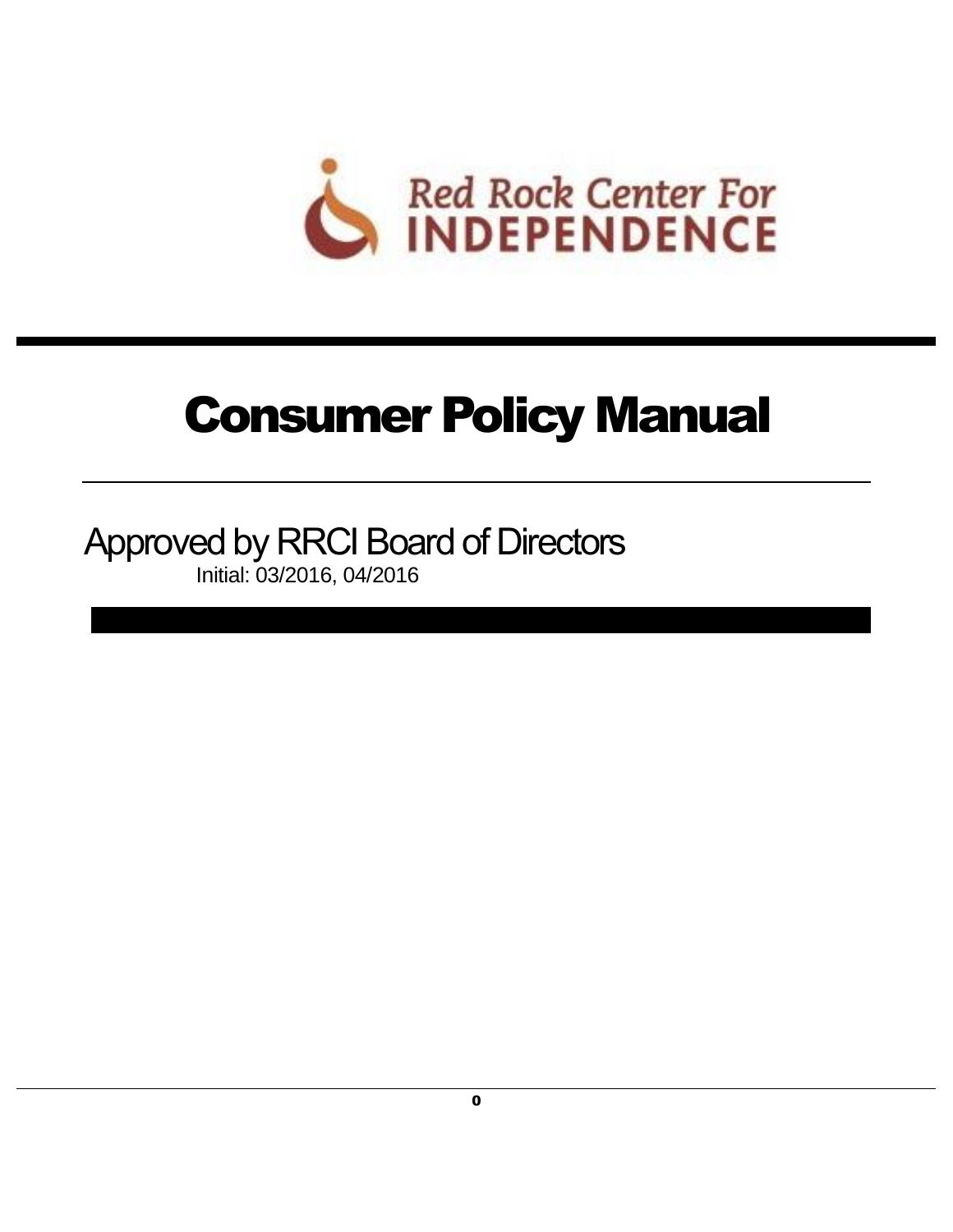### <span id="page-1-0"></span>PREFACE

Welcome to Red Rock Center for Independence!

We look forward to helping consumers meet their goals for independent living. People with disabilities are valuable members of our community and we appreciate when they turn to RRCI for empowerment.

This manual is designed to answer any questions consumers may have about Red Rock Center for Independence. Although we have tried to include policies related to frequent consumer concerns, this manual is subject to change without notice.

Our Mission: To empower people with disabilities in southwestern Utah to live independently through education, personalized services, and technology.

Our Vision: Red Rock Center for Independence envisions individuals with disabilities in southwestern Utah will achieve their maximum level of independence with full inclusion across all environments.

We Value:

Individual Rights: People with disabilities will have and exercise the same rights as everyone else.

Consumer-Focused Services: Ensure that resources, services, and programs are focused on successfully responding to and meeting the needs of consumers.

Dedication: Staff and consumers actively participate in training and education and demonstrate values of integrity, empathy, compassion, and engagement.

Community Relations: Consumers, community and staff recognize, understand, and respect the professional services and mission of RRCI.

#### **Our Purpose**:

To promote a philosophy of independent living, including a philosophy of consumer control, peer support, self-help, self-determination, equal access, and individual and system advocacy, in order to maximize the leadership, empowerment, independence, and productivity of individuals with disabilities, and the integration and full inclusion of individuals with disabilities into the mainstream of American society. The term "consumer control" means, with respect to RRCI, that the Center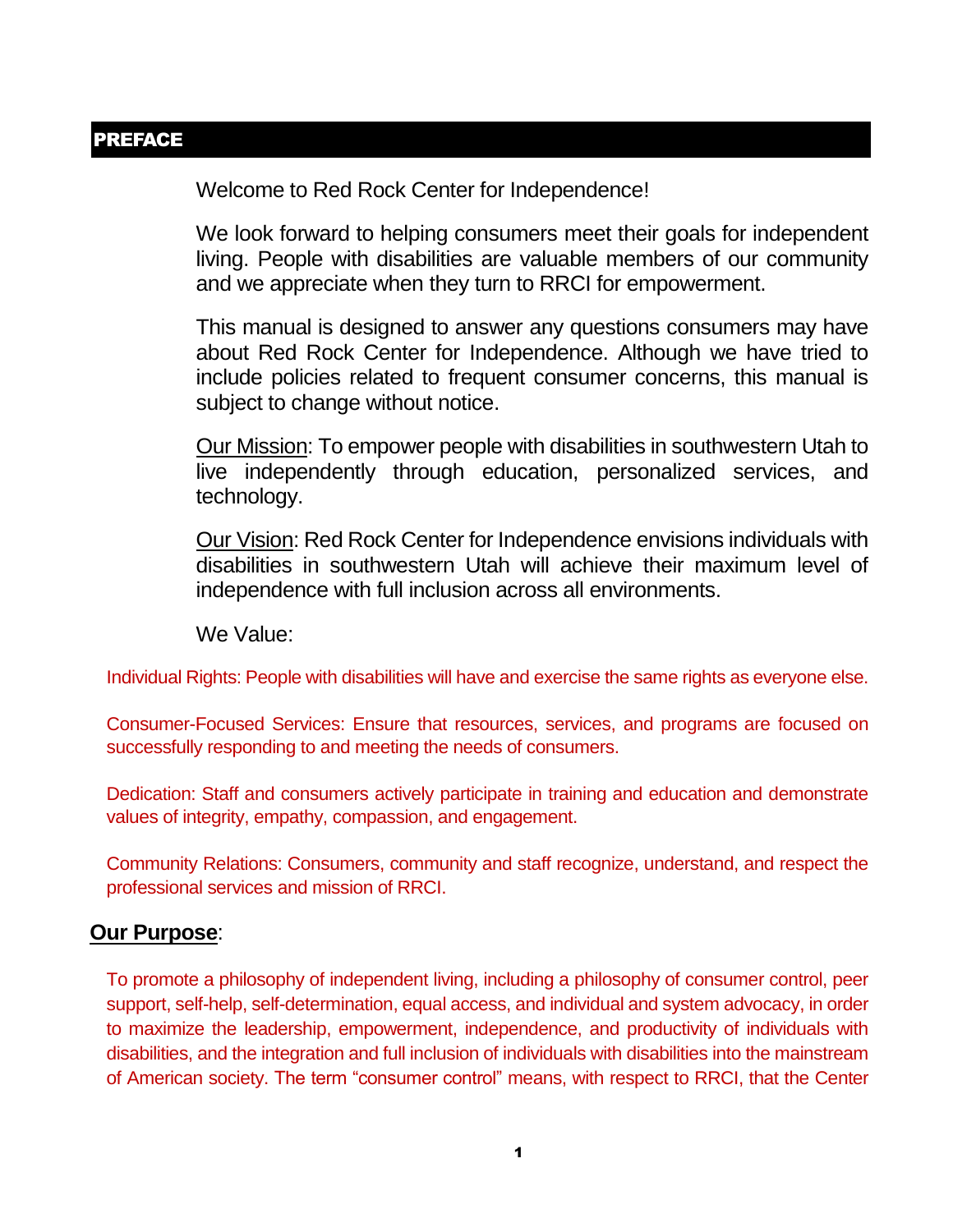vests power and authority in individuals with disabilities, in terms of management, staffing, decision making, operation, and provision of services, of the Red Rock Center for Independence.

## TABLE OF CONTENTS

| ASSISTIVE TECHNOLOGY LOAN BANK RESPONSIBILITIES 13 |
|----------------------------------------------------|
| DONATING TO RED ROCK CENTER FOR INDEPENDENCE 14    |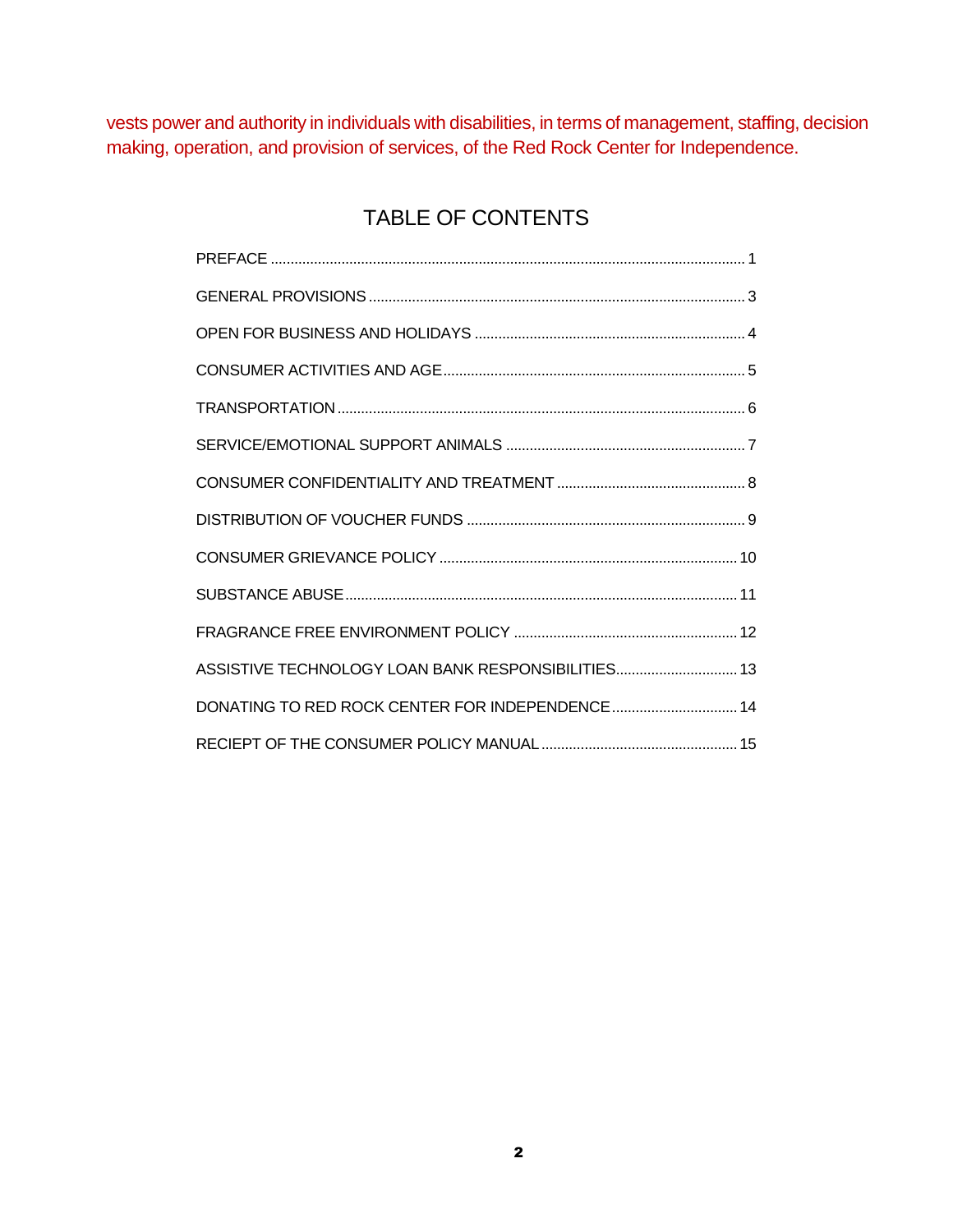#### <span id="page-3-0"></span>GENERAL PROVISIONS

Red Rock Center for Independence does not discriminate on the basis of race, gender, age, politics, disability, religion, color, sex, sexual orientation, age, national origin, or any other class protected by State or Federal law.

Authority for administering these policies is vested by the Board of Directors for RRCI to the Executive Director. The Board of Directors employs the Executive Director. The Executive Director has authority over all operations of RRCI.

The Executive Director and the Board of Directors for RRCI will review these policies and procedures at least annually. Revisions to the Manual must be approved by RRCI Board of Directors.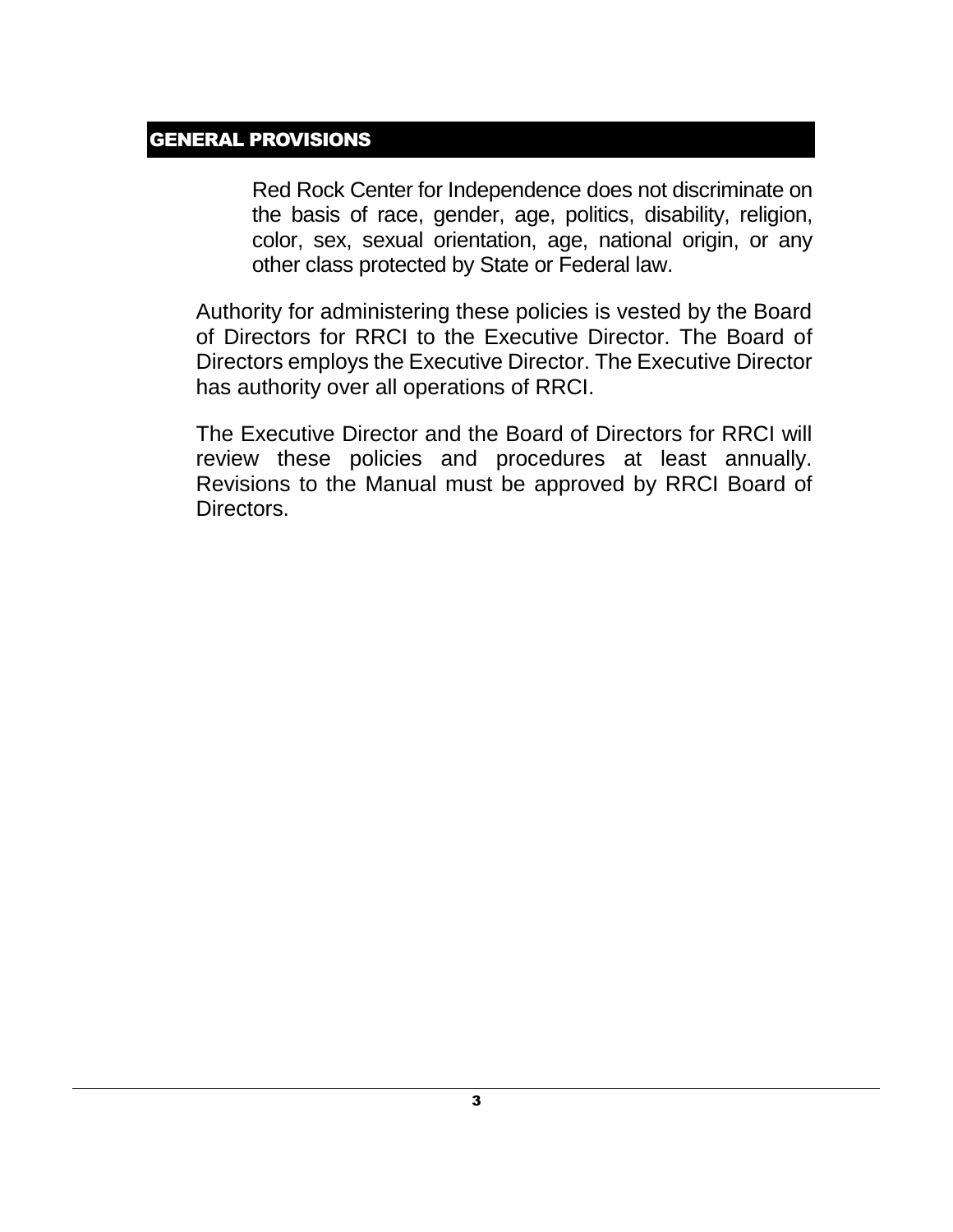#### <span id="page-4-0"></span>OPEN FOR BUSINESS AND HOLIDAYS

RRCI is open for business from 8:00 a.m. until 5:00 p.m. Monday through Friday. Staff members are required to take a one hour lunch break each day. Additionally, staff members earn leave time and are required to take time off periodically throughout the year. Should a consumer need an appointment with a staff member, please call in advance to ensure he or she is in the office and available. Periodically, the office will be closed for staff training and other meetings.

RRCI shall be closed for business during the following holidays:

- New Year's Day (January 1)
- Martin Luther King Day  $(3<sup>rd</sup>$  Monday in January)
- President's Day (3rd Monday in February)
- Memorial Day (last Monday in May)
- Independence Day (July  $4<sup>th</sup>$ )
- Pioneer Day (July  $24<sup>th</sup>$ )
- Labor Day (1<sup>st</sup> Monday in September)
- Columbus Day  $(2^{nd}$  Monday in October)
- Veteran's Day (November  $11^{th}$ )
- Thanksgiving Day  $(4<sup>th</sup> Thursday)$  and Friday in November)
- Christmas Day (December  $25<sup>th</sup>$ )

When a holiday listed in Paragraph A falls on a Saturday, the preceding Friday shall be recognized as the Holiday. When a holiday listed in Paragraph A falls on a Sunday, the following Monday shall be recognized as the holiday.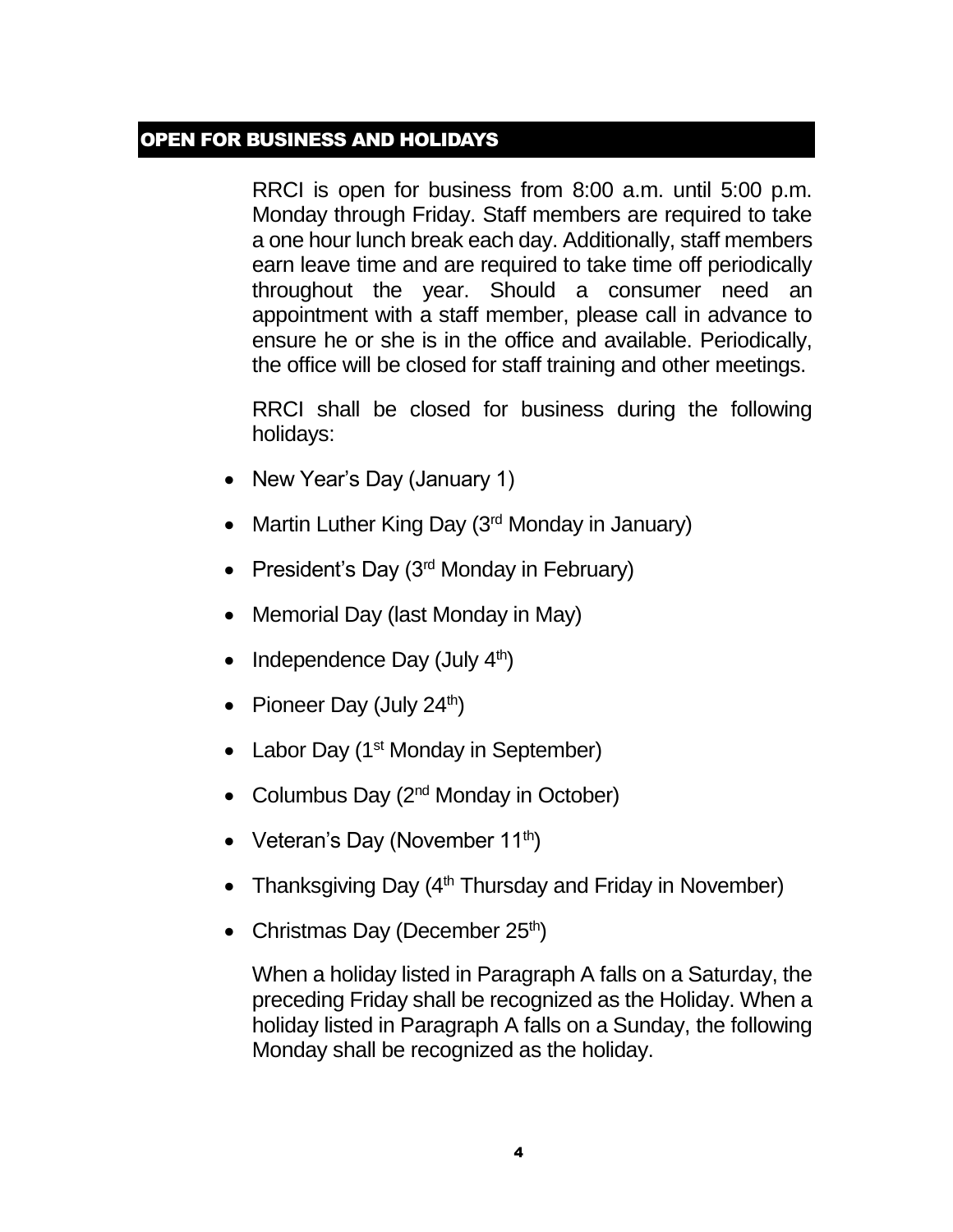## <span id="page-5-0"></span>CONSUMER ACTIVITIES AND AGE

All activities provided by RRCI are expressly voluntary. Consumers may be invited to attend various activities and events, but they are not required to attend.

All activities may not be appropriate for consumers of all ages. Some activities, including peer mentoring groups may contain subjects sensitive in nature and may be exclusive to individuals who are specific to that group or activity. Protecting the privacy of the consumers and ensuring the safety of the older and younger youth is a primary responsibility of RRCI. RRCI asks that consumers understand that this age restriction is not discrimination and is for the benefit of those participating in the activity.

RRCI posts a calendar of events with notification of appropriate age and demographic participation. Consumers will be advised regarding age guidelines upon invitation or noted on the calendar at [www.rrci.org.](http://www.rrci.org/)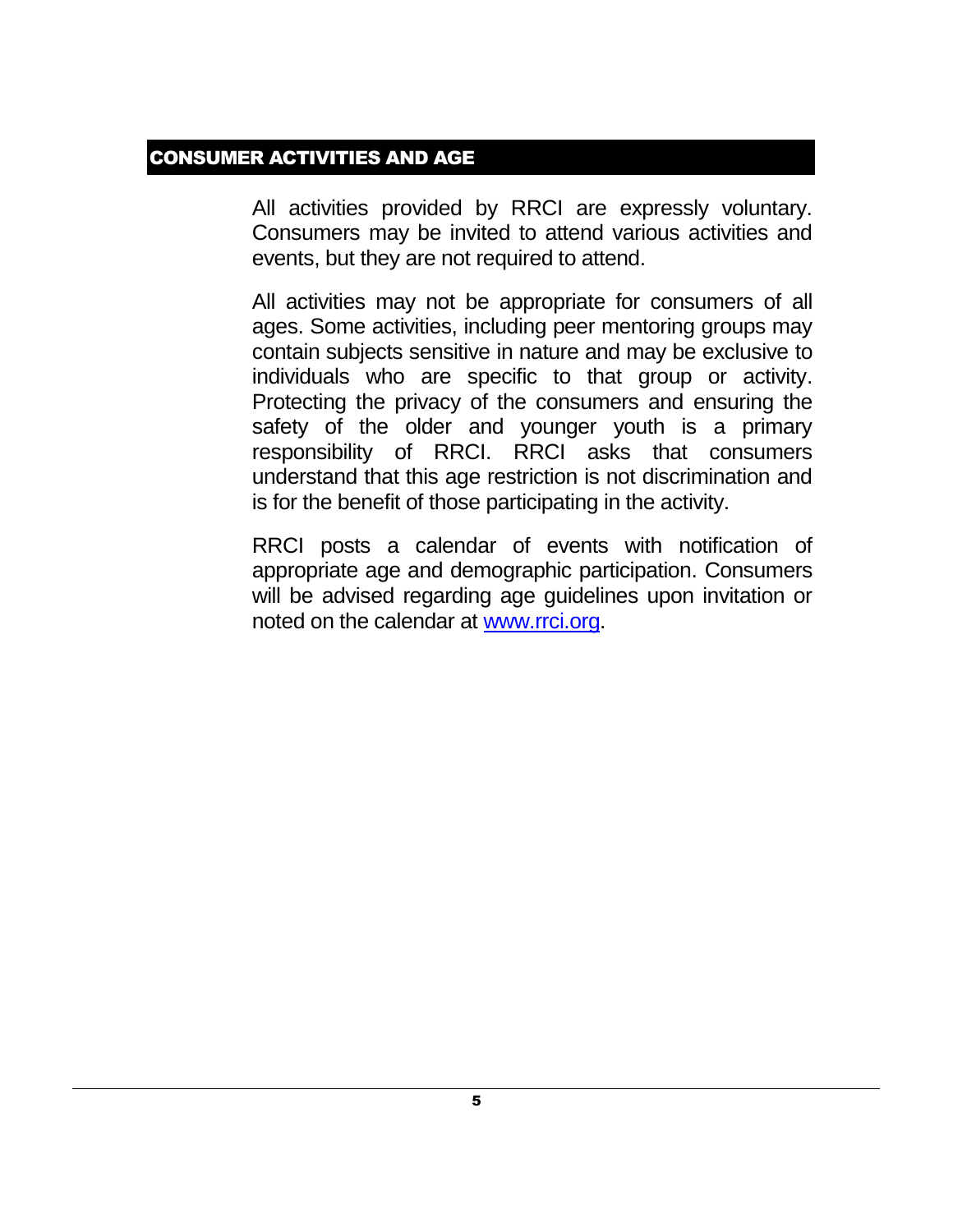## <span id="page-6-0"></span>**TRANSPORTATION**

RRCI has limited transportation. Consumers are expected to provide their own transportation or use public transportation to visit with staff or attend an activity.

If a consumer is unable to arrange transportation independently, they may call RRCI and request transportation services. RRCI requires at least 24 hours advanced notice of transportation requests. Transportation will be provided on a first come, first served basis.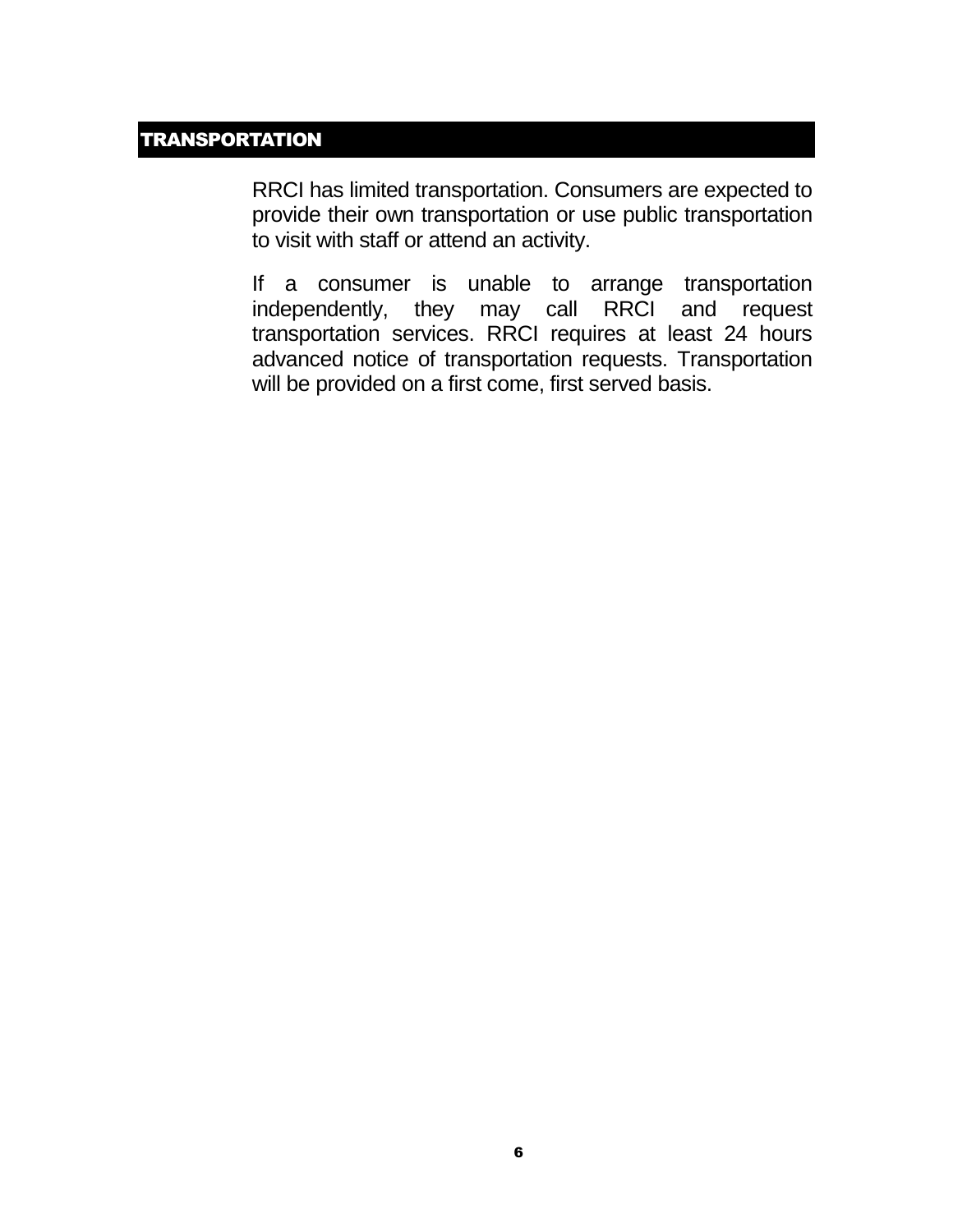#### <span id="page-7-0"></span>SERVICE/EMOTIONAL SUPPORT ANIMALS

**SERVICE ANIMALS:** \*Under the ADA, a service animal is defined as a dog that has been individually trained to do work or perform tasks for an individual with a disability. The task(s) performed by the dog must be directly related to the person's disability.

\*The ADA requires that service animals be under the control of the handler at all times.

\*The service animal must be harnessed, leashed, or tethered while in public places unless these devices interfere with the service animal's work or the person's disability prevents use of these devices. In that case, the person must use voice, signal, or other effective means to maintain control of the animal.

\*\*If a service animal is out of control and the handler does not take effective action to control it, staff may request that the animal be removed from the premises.

**EMOTIONAL SUPPORT ANIMALS: \***Emotional support animals provide comfort just by being with a person. Because they have not been trained to perform a specific job or task, they do not qualify as service animals under the ADA.

\*\*RRCI encourages consumers who visit RRCI to connect emotionally with their peers. Emotional support animals are not service animals and do not support the atmosphere of comradery that RRCI promotes. Except for special circumstances, emotional support animals may not accompany their owners at RRCI activities and meetings.

\*\*RRCI prohibits consumers from encouraging children or others to come in proximity of an animal.

\* Retrieved fro[m www.ada.gov](http://www.ada.gov/) on 9/21/2015 \*\*RRCI Policy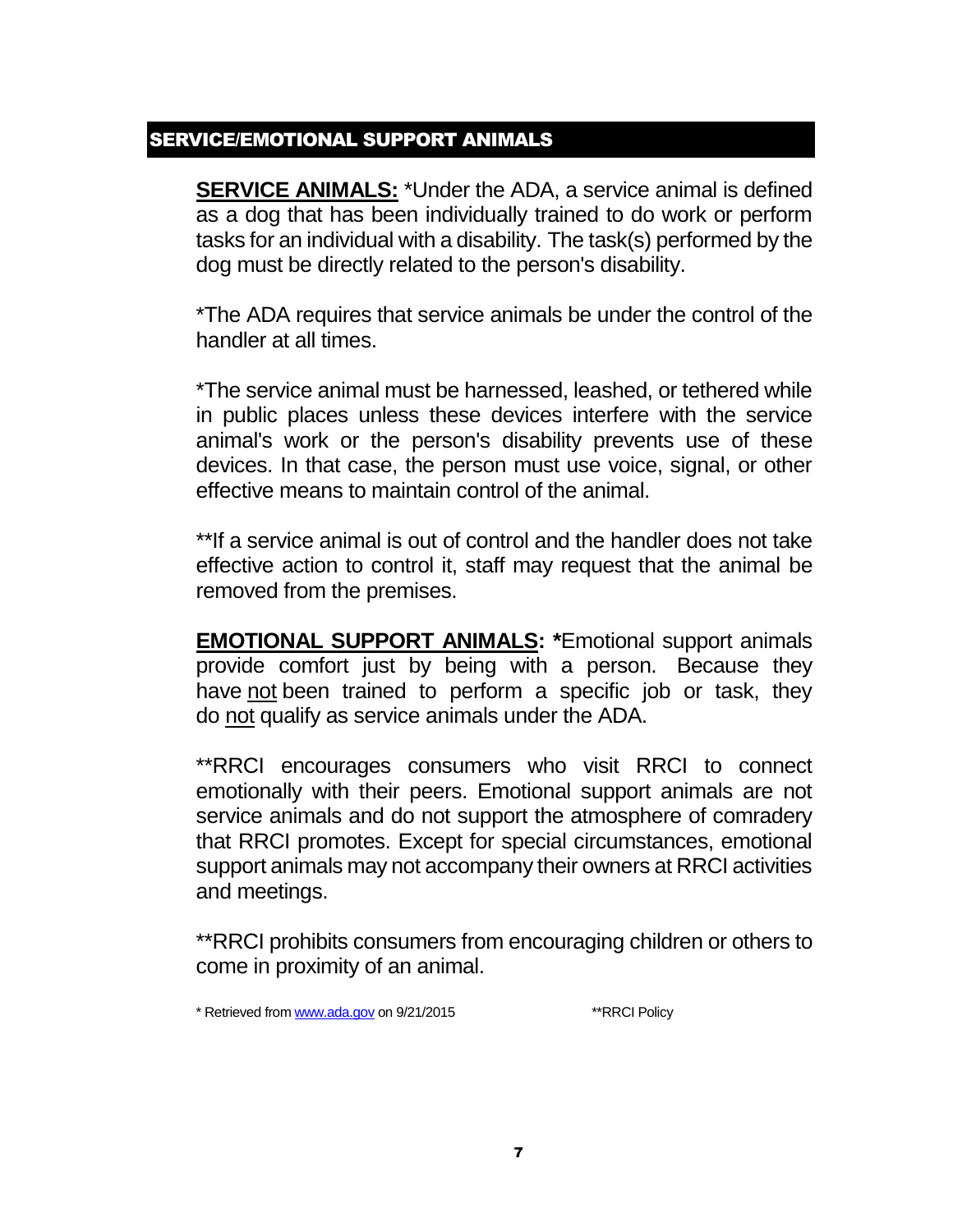## <span id="page-8-0"></span>CONSUMER CONFIDENTIALITY AND TREATMENT

All employees of RRCI shall assure that confidentiality of consumer information is maintained at all times. Information in any format in reference to the individual is filed in the Consumer Service Record (CSR) established under his/her name. Current CSR's are maintained in the locking file cabinet designated for that purpose.

RRCI staff are required to honor consumer confidentiality.

A staff member who has reason to suspect that a consumer is being abused is required to report all suspicions to the proper authority.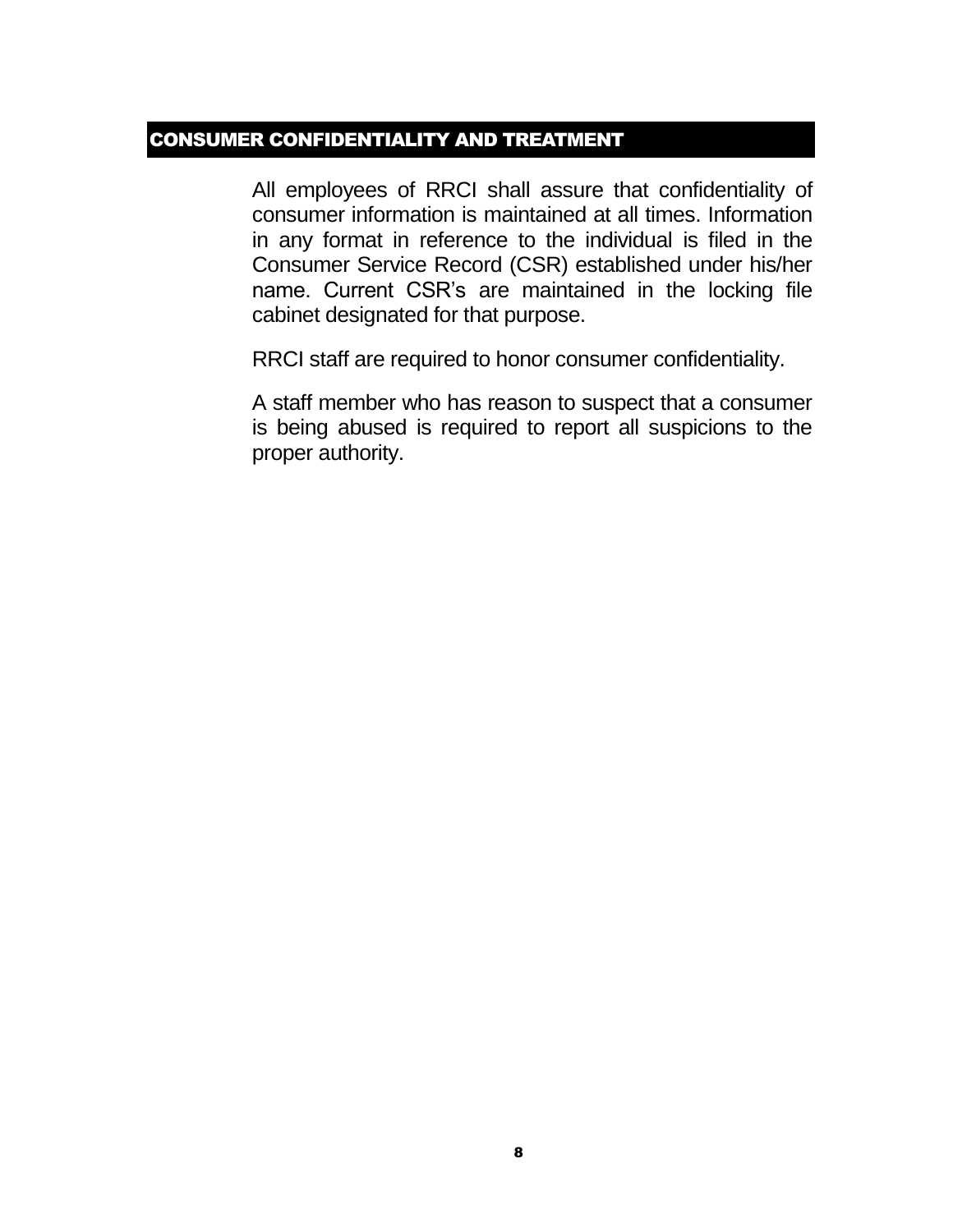### <span id="page-9-0"></span>DISTRIBUTION OF VOUCHER FUNDS

At times, RRCI receives a grant for vouchers that consumers can spend at the granting facility. Vouchers may come from Deseret Industries (DI) or other community providers. The grants are limited and are received one time each year. RRCI is responsible to distribute the vouchers conservatively and distribution is based on consumer need.

It is the policy of Red Rock Center for Independence to manage the funds carefully so that consumers with the highest and most immediate needs are served. Vouchers are only used to provide necessities and will not be distributed for luxuries or supplemental household or clothing items.

RRCI has identified the following limits on voucher requests per grant cycle (one time each year):

| • An individual transitioning from an institution: Based on |  |
|-------------------------------------------------------------|--|
| level of need                                               |  |

| • An individual:           | Up to: \$150 |
|----------------------------|--------------|
| • Family of two:           | Up to: \$250 |
| • Family of three or more: | Up to: \$350 |

The procedure to receive a voucher will be explained by your IL Coordinator.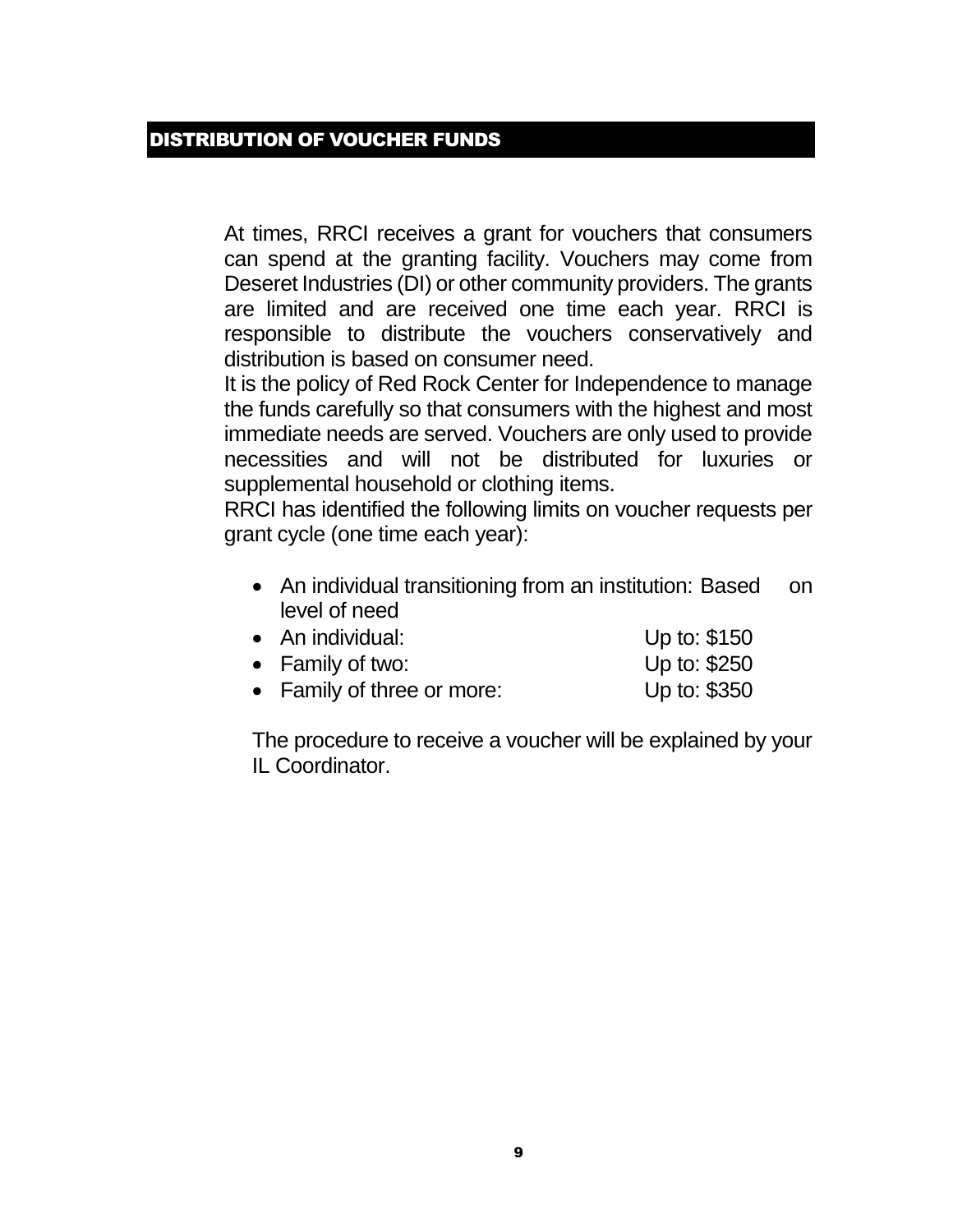### <span id="page-10-0"></span>CONSUMER GRIEVANCE POLICY

Consumers with concerns regarding their treatment, service delivery, discrimination, or any issue that raises concern are encouraged to discuss the matter with their assigned Independent Living Coordinator.

Should the concern be about the coordinator, the consumer should discuss the matter with the Independent Living Coordinator Supervisor.

If the matter is not resolved, the Independent Living Supervisor will discuss the matter with the Executive Director.

Consumers are to receive the Client Assistance Program (CAP) brochure and Consumer rights information at least annually starting with the Initial intake and whenever an Independent Living Plan (ILP) is developed or updated. The CAP brochure is available at any time a consumer has concerns regarding their treatment, service delivery, discrimination, or any issue that raises concern. The CAP part is "The disability law center/client assistance program (CAP) is available to act as your advisor and advocate at any time. Call toll free 1-800-662-9080 or Salt Lake City 801-363-1347, 205 North 400 West Salt Lake City, UT 84103."

If a consumer is concerned about fraud, waste, or abuse regarding RRCI's center for financial management, he or she should bring the concern directly to the executive director. If the concern is about the executive director, the consumer should consult his or her Independent Living Coordinator about the appropriate reporting procedure.

Consumers are to be encouraged to follow recommendations for self-advocating.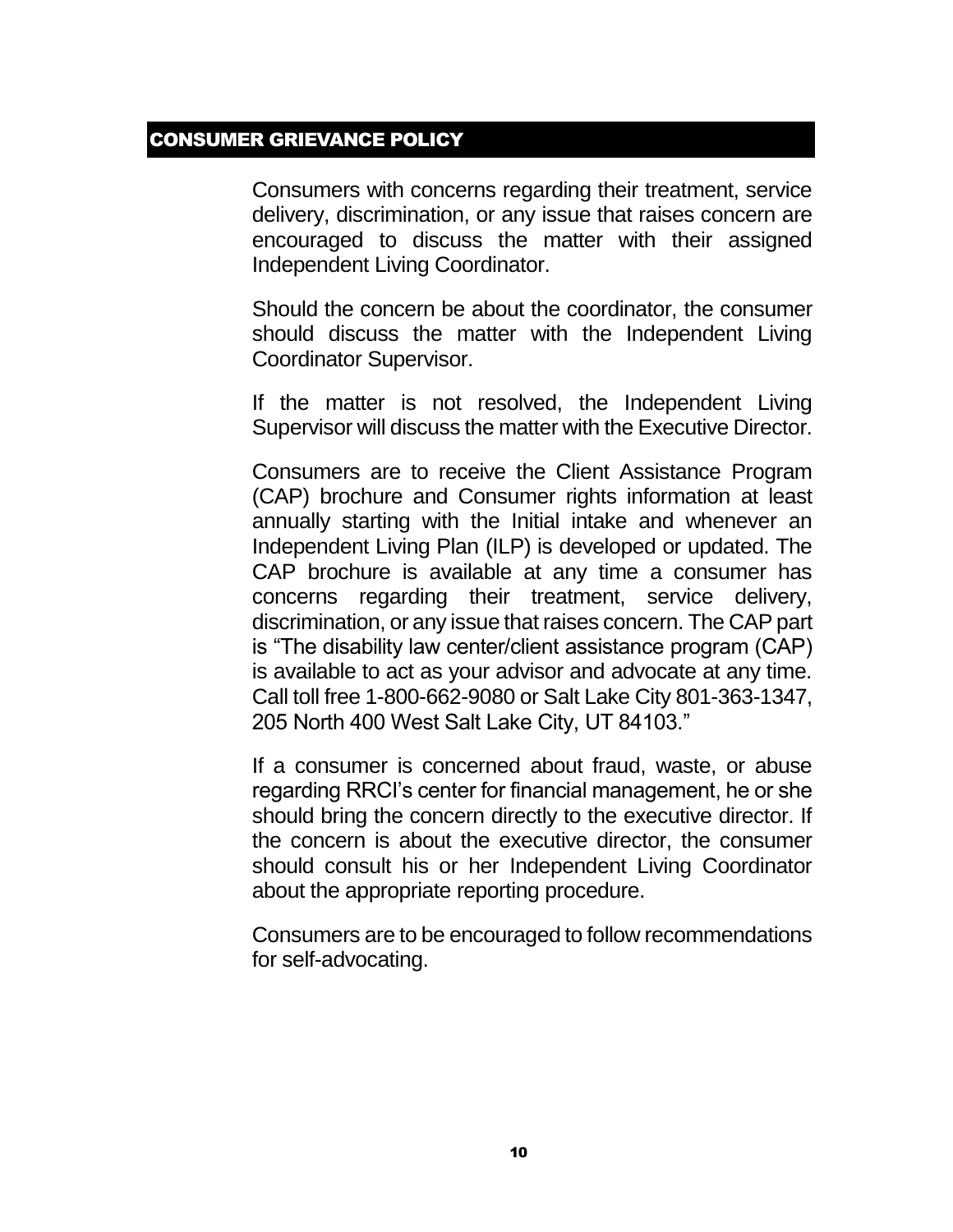## <span id="page-11-0"></span>SUBSTANCE ABUSE

It is the policy of RRCI to maintain a drug free environment.

The following substances are considered drugs:

Alcohol; Illicit drugs, that is, substances governed by the Federal Controlled Substance Acts.

Legal drugs used improperly.

Non-drug substances such as glue, solvents, etc., used improperly.

Any use of drugs while on RRCI property or while a consumer is involved in an RRCI sponsored activity is strictly prohibited.

Should a consumer be suspected of drug use during an activity or on the premises, he or she will be asked to leave immediately. If the consumer refuse to leave, law enforcement will be called.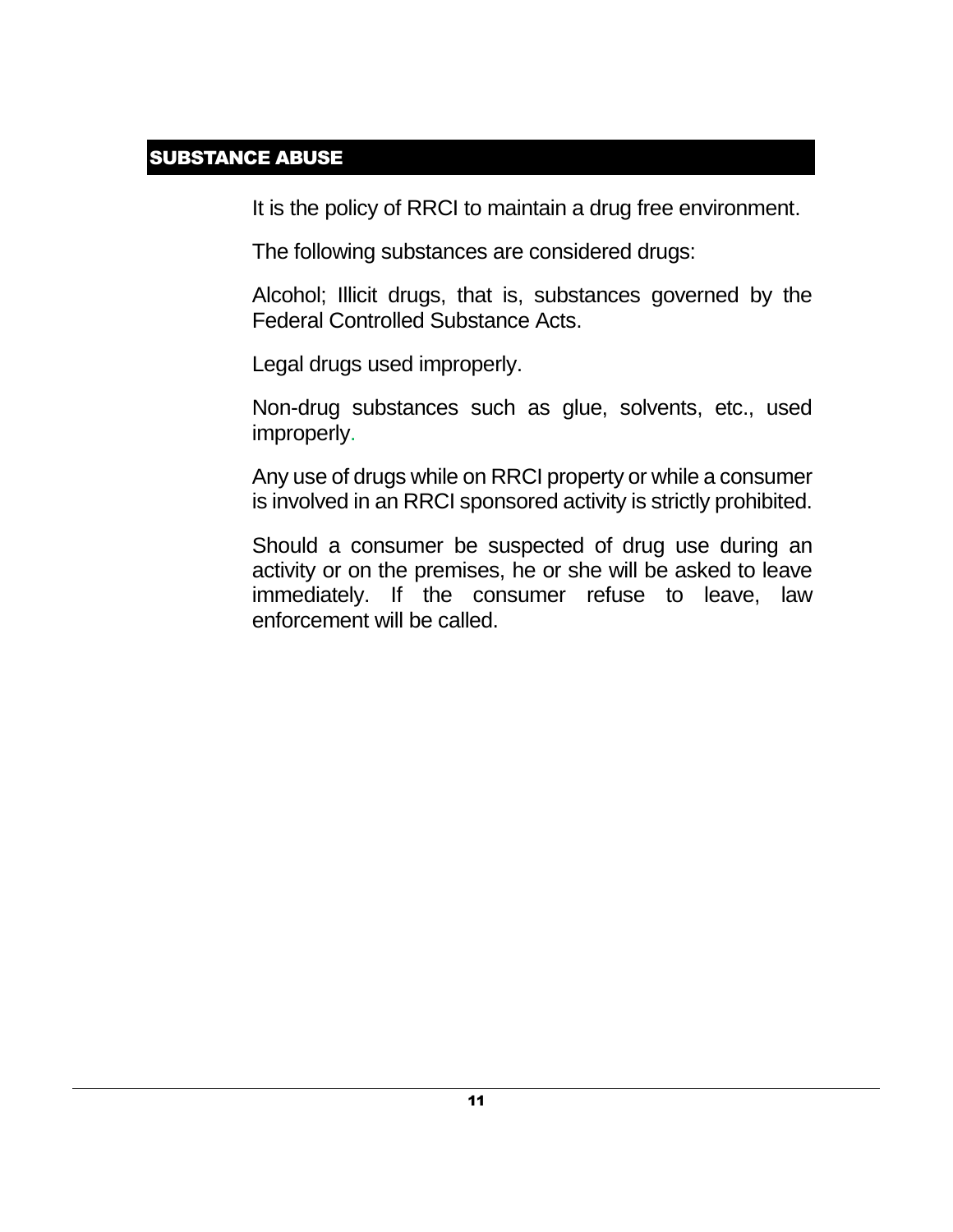## <span id="page-12-0"></span>FRAGRANCE FREE ENVIRONMENT POLICY

Employees and visitors to our organization may have sensitivity and/or allergic reactions to various fragrant products. Therefore, Red Rock Center for Independence is a fragrance-free workplace. Personal products (fragrances, colognes, lotions, powders, deodorants, shaving and hair products, and other similar items) that are perceptible to others should not be worn by employees. Other fragrant products (scented candles, potpourri and similar items) are also not permitted in the workplace.

Any consumer with a concern about scents or odors should contact his or her Independent Living Coordinator.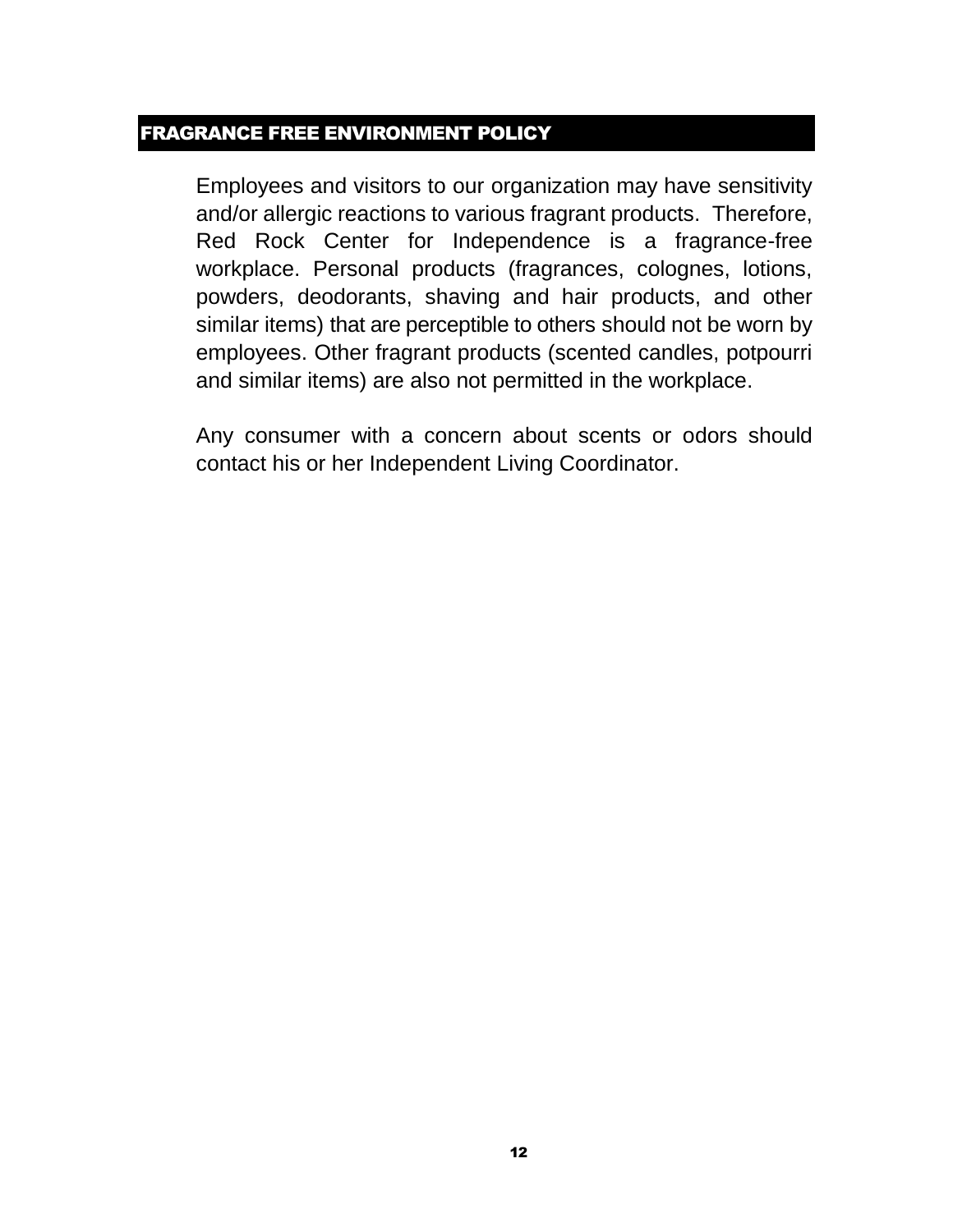## <span id="page-13-0"></span>ASSISTIVE TECHNOLOGY LOAN BANK RESPONSIBILITIES

Equipment loaned from the Loan Bank is provided on a temporary basis. The typical usage period for equipment is two to four weeks. This period can be extended according to need, if deemed necessary by your Independent Living Coordinator.

The equipment may be recalled by staff at any time and must be returned within 24 hours.

The borrower is financially responsible for the repair of any damages to the equipment during the loan period.

If the equipment is lost or stolen during the loan period, the borrower is financially responsible for the replacement of an equivalent piece of equipment.

Red Rock Center for Independence is not liable for any accident or harm incurred with the use of this equipment.

Borrowers are required to return the equipment by the agreed upon due date.

Although there is no fee to use a loan bank item, RRCI requests that the borrower make a minimum \$5 donation for the maintenance and repairs of the item(s) I am borrowing.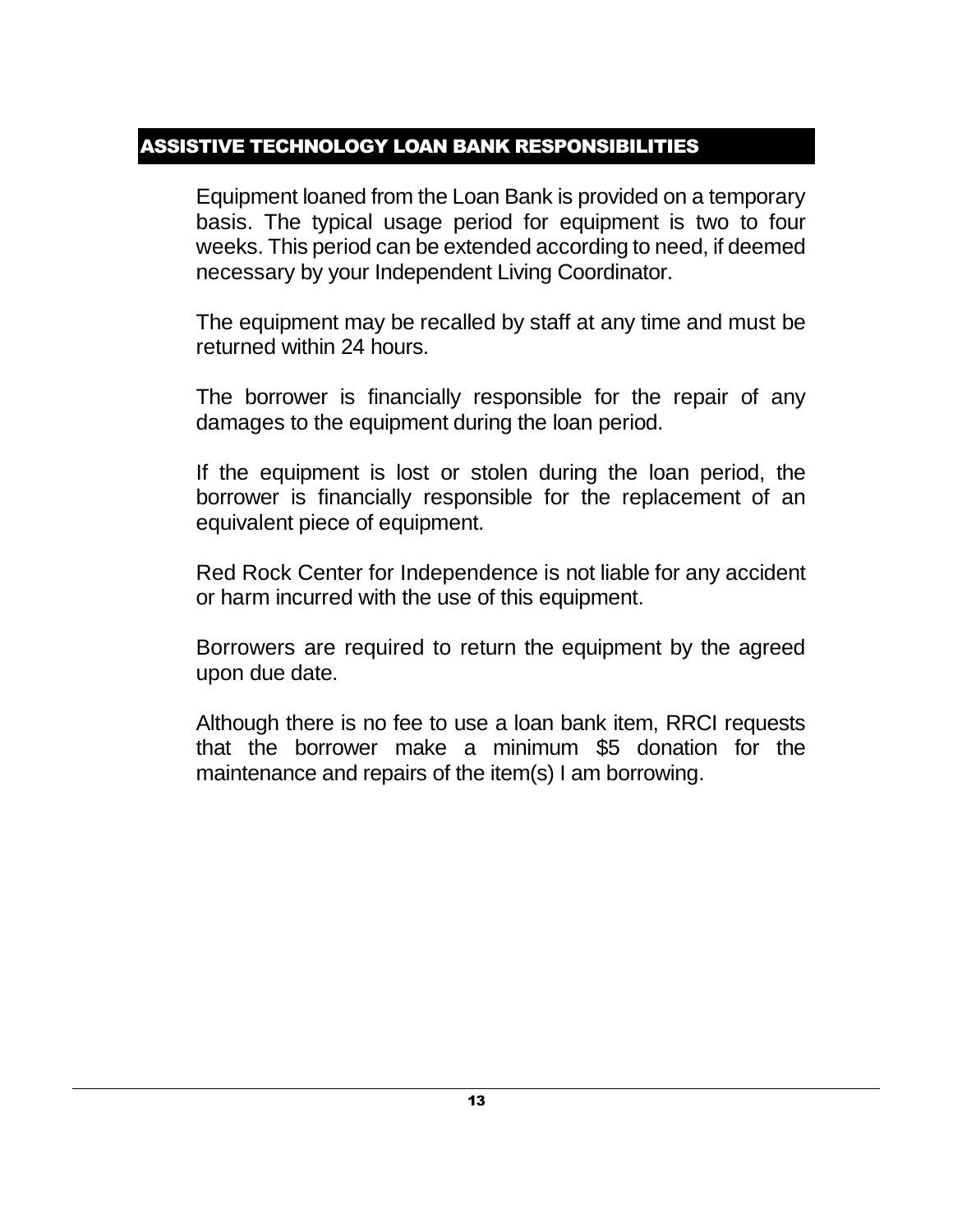## <span id="page-14-0"></span>DONATING TO RED ROCK CENTER FOR INDEPENDENCE

I understand that most of the services that I may receive from RRCI are at no cost. Funding for these services come from federal and state contracts, grants, and from donations by consumers and community members who appreciate the work that the Center does.

RRCI offers a monthly donation opportunity to all members of the community called, "I AM ABLE!"

- A \$2 per month donation helps a child with disabilities have the needed supplies for a socialization activity
- A \$12 per month donation helps the Center provide a round trip ride to one consumer to a life skills training class
- A \$20 per month donation helps repair a mobility device so a consumer can access the community

There is no minimum or maximum gift. People chose to give at a level they are comfortable with.

I AM ABLE! I would like to donate to Red Rock Center for Independence. I can call the Center to set up my monthly donation through my bank account or through a credit card.

Red Rock Center for Independence appreciates donations of gently used equipment that may help someone in need.